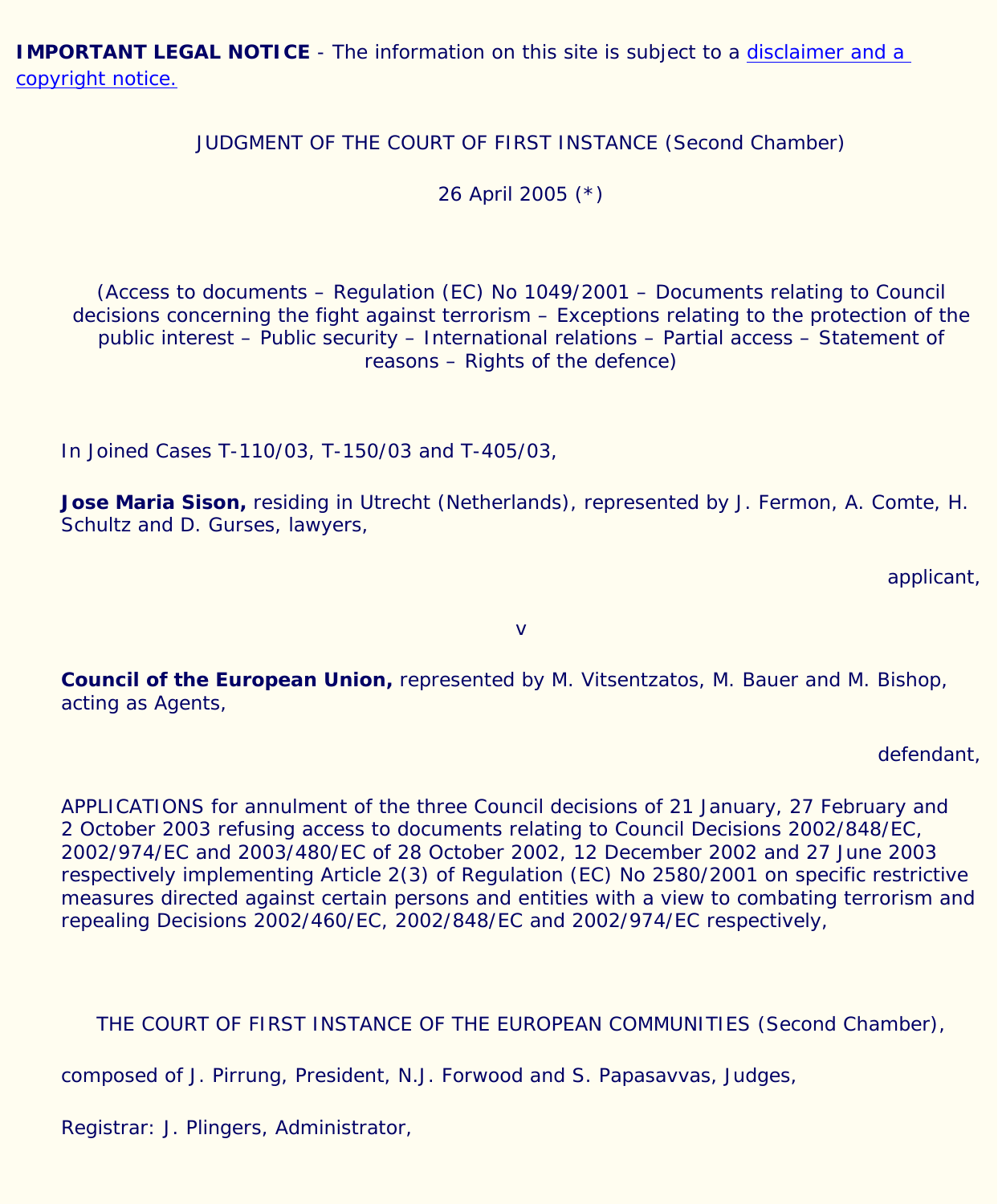having regard to the written procedure and further to the hearing on 17 November 2004,

gives the following

#### **Judgment**

# **Legal framework and background to the dispute**

1 Article 4 of Regulation (EC) No 1049/2001 of the European Parliament and of the Council of 30 May 2001 regarding public access to European Parliament, Council and Commission documents (OJ 2001 L 145, p. 43) provides:

#### 'Exceptions

1. The institutions shall refuse access to a document where disclosure would undermine the protection of:

- (a) the public interest as regards:
	- public security,
	- $\ddotsc$
	- international relations,

2. The institutions shall refuse access to a document where disclosure would undermine the protection of:

 $\ddotsc$ – court proceedings and legal advice,  $\ddotsc$ 

unless there is an overriding public interest in disclosure.

…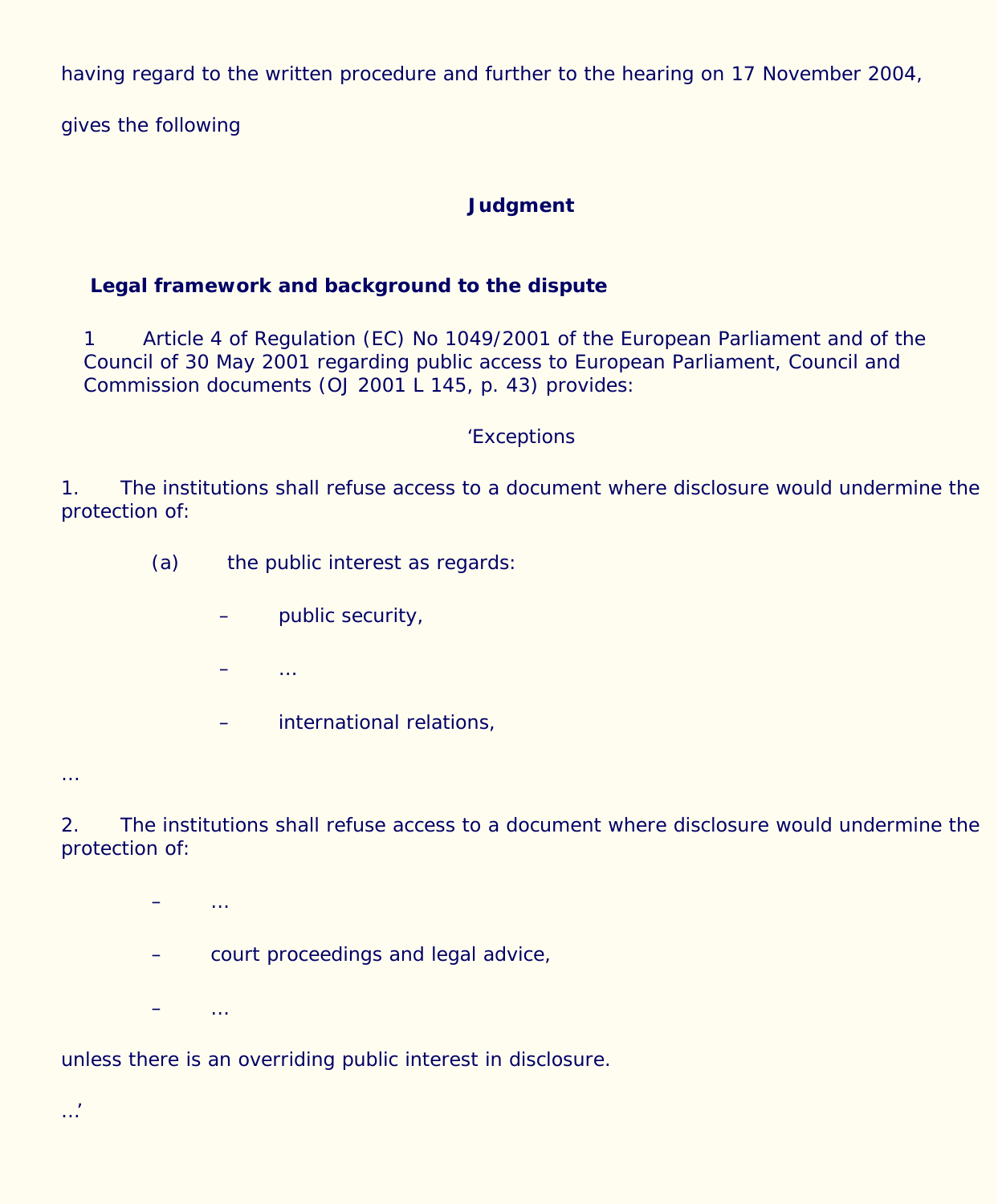2 On 28 October 2002, the Council of the European Union adopted Decision 2002/848/EC implementing Article 2(3) of Regulation (EC) No 2580/2001 on specific restrictive measures directed against certain persons and entities with a view to combating terrorism and repealing Decision 2002/460/EC (OJ 2002 L 295, p. 12). That decision included the applicant in the list of persons whose funds and financial assets are to be frozen pursuant to that regulation ('the list at issue'). That list was updated, inter alia, by Council Decision 2002/974/EC of 12 December 2002 (OJ 2002 L 337, p. 85) and Council Decision 2003/480/EC of 27 June 2003 (OJ 2003 L 160, p. 81), repealing the previous decisions and establishing a new list. The applicant's name was retained on that list on each occasion.

3 Under Regulation No 1049/2001, the applicant requested, by confirmatory application of 11 December 2002, access to the documents which had led the Council to adopt Decision 2002/848 and disclosure of the identity of the States which had provided certain documents in that connection. By confirmatory application of 3 February 2003, the applicant requested access to all the new documents which had led the Council to adopt Decision 2002/974 maintaining him on the list at issue and disclosure of the identity of the States which had provided certain documents in that connection. By confirmatory application of 5 September 2003, the applicant specifically requested access to the report of the proceedings of the Permanent Representatives Committee (Coreper) 11 311/03 EXT 1 CRS/CRP concerning Decision 2003/480, and to all the documents submitted to the Council prior to the adoption of Decision 2003/480, which form the basis of his inclusion and maintenance on the list at issue.

4 The Council's response to each of those applications, given by confirmatory decisions of 21 January 2003, 27 February 2003 and 2 October 2003 respectively ('the first decision refusing access', 'the second decision refusing access' and 'the third decision refusing access' respectively), was a refusal of even partial access.

5 As regards the first and second decisions refusing access, the Council stated that the information which had led to the adoption of the decisions establishing the list at issue was to be found in the summary reports of the Coreper proceedings of 23 October 2002 (13 441/02 EXT 1 CRS/CRP 43) and 4 December 2002 (15 191/02 EXT 1 CRS/CRP 51) respectively, which were classified as 'CONFIDENTIEL UE'.

6 The Council refused to grant access to those reports, invoking the first and third indents of Article 4(1)(a) of Regulation No 1049/2001. It stated, first, that 'disclosure of [those reports] and of the information in possession of the authorities of the Member States combating terrorism, could give the persons, groups or entities which are the subject of this information the opportunity to prejudice the efforts of these authorities and would thus seriously undermine the public interest as regards public security'. Secondly, in the Council's view, the 'disclosure of the information concerned would also undermine the protection of the public interest as regards international relations because third States' authorities [we]re also involved in the action taken in the fight against terrorism'. The Council refused to grant partial access to that information on the ground that it was 'all … covered by the aforesaid exceptions'. The Council also refused to disclose the identity of the States which had provided the relevant information, stating that 'the originating authority(ies) of this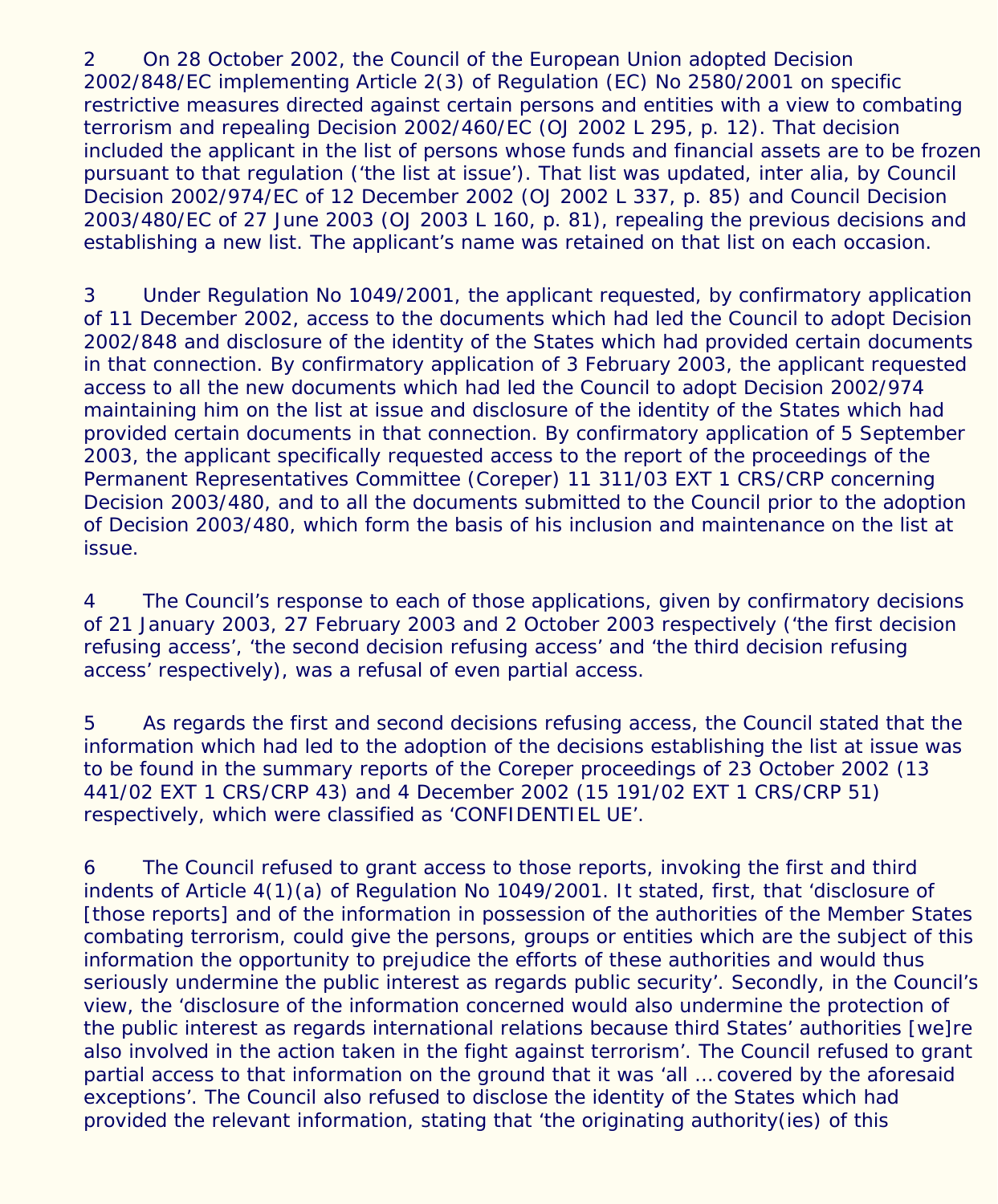information, after consultation in accordance with Article 9(3) of Regulation No 1049/2001, is (are) opposed to the disclosure of the information requested'.

7 As regards the third decision refusing access, the Council first stated that the applicant's request concerned the same document as that in respect of which disclosure had been refused to him by the first decision refusing access. The Council confirmed its first decision refusing access and added that access to report 13 441/02 also had to be refused on the basis of the exception relating to court proceedings (second indent of Article 4(2) of Regulation No 1049/2001). The Council then acknowledged that it had by mistake identified report 11 311/03, relating to Decision 2003/480, as relevant. It explained in that regard that it had received no further information or documents justifying the revocation of Decision 2002/848 in so far as it concerns the applicant.

8 The applicant brought an action for annulment of Decision 2002/974, which was lodged at the Court Registry under number T•47/03.

#### **Procedure and forms of order sought by the parties**

9 By applications lodged at the Court Registry on 24 March 2003 (Case T•110/03), 30 April 2003 (Case T-150/03) and 12 December 2003 (Case T-405/03), the applicant brought the present actions challenging the first, second and third decisions refusing access respectively.

10 By orders of the President of the Second Chamber of the Court of First Instance of 5 December 2003 and 27 April 2004, Cases T-110/03, T•150/03 and T-405/03 were joined for the purposes of the written procedure, the oral procedure and the judgment, pursuant to Article 50 of the Rules of Procedure of the Court of First Instance.

11 The applicant claims that the Court should:

– annul the first (Case T•110/03), second (Case T•150/03) and third (Case T •405/03) decisions refusing access;

- order the Council to pay the costs.
- 12 The Council contends that the Court should:
	- dismiss the actions;
	- order the applicant to pay the costs.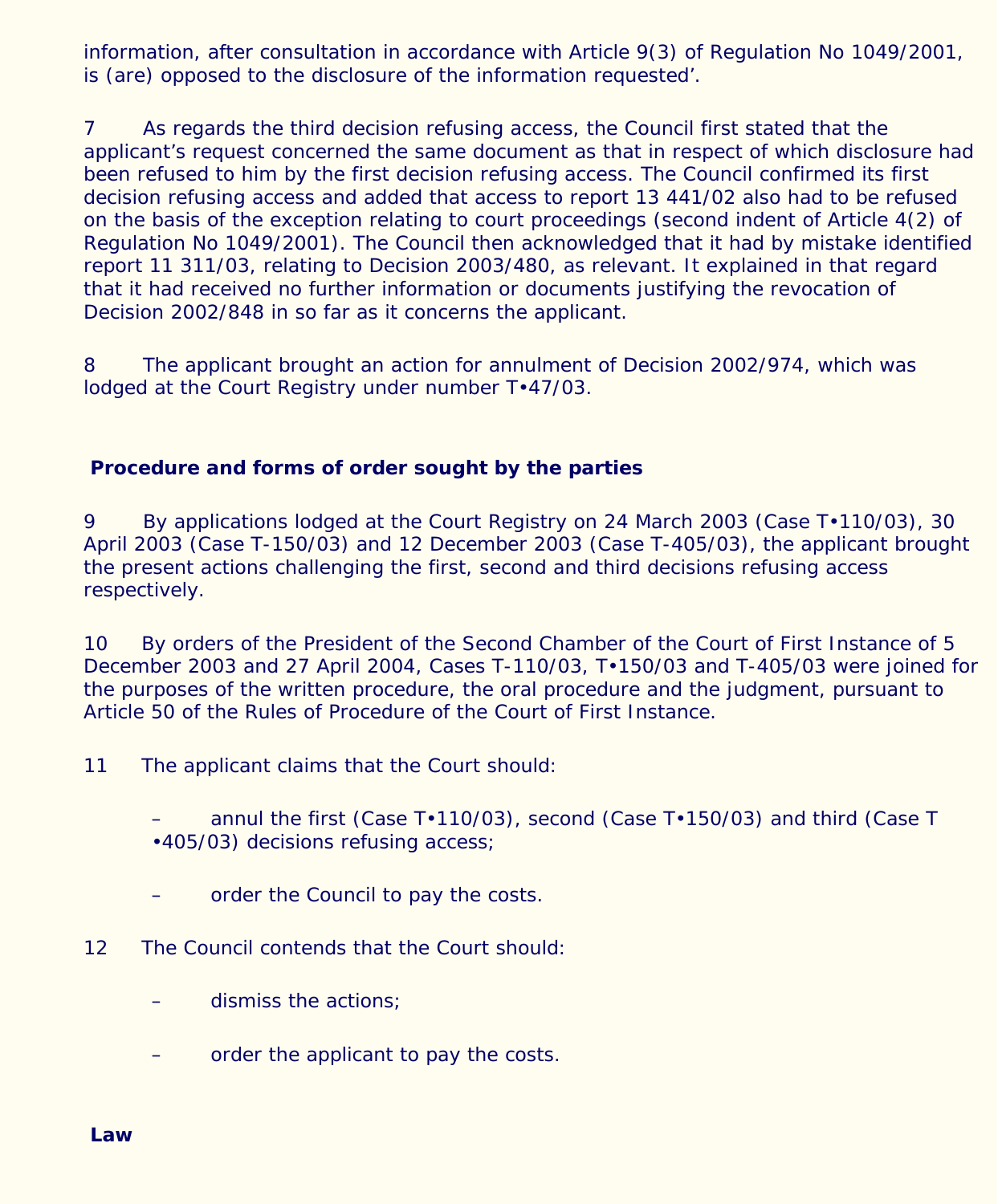#### *1. Scope of the actions*

13 The Court observes at the outset that, in its first and second decisions refusing access (Cases T•110/03 and T•150/03), the Council, first, refused altogether to grant access to reports 13 441/02 and 15 191/02 concerning the adoption of Decisions 2002/848 and 2002/974 respectively, relying on the exceptions relating to the public interest provided for by the first and third indents of Article 4(1)(a) of Regulation No 1049/2001. Second, the Council refused to disclose the identity of the States which had provided documents relating to the adoption of Decisions 2002/848 and 2002/974, relying on Article 9(3) of that regulation, relating to the treatment of sensitive documents.

14 The Court also observes that, in its third decision refusing access (Case T $\cdot$ 405/03), the Council replied, as its principal consideration, that it had not had before it any new documents concerning the applicant since the adoption of Decision 2002/848, that is to say documents other than that to which it had refused him access by the first decision refusing access.

15 In the first place, the applicant argues in his plea alleging breach of the duty to state reasons that the reasons stated for the decisions refusing access are in contradiction with the Council's argument in Case T-47/03 that the basis for the applicant's inclusion in the list at issue consists of a public document, namely the decision of the Rechtseenheidskamer of the Arrondissementsrechtbank (District Court) te 's•Gravenhage (Netherlands) of 11 September 1997, annexed to the Council's defence in Case T•47/03.

16 The failure to state reasons alleged by the applicant actually constitutes a substantive complaint. The absence of a statement of reasons relating to the decision of 11 September 1997 in the decisions refusing access simply reflects a possible error of law relating to the Council's failure to grant access to the decision of 11 September 1997.

17 However, there is no need or no longer any need to rule on that possible error of law under Regulation No 1049/2001, since it is common ground that the applicant is in possession of the decision of 11 September 1997 (see, to that effect, Case T•311/00 *British American Tobacco (Investments)* v *Commission* [2002] ECR II•2781, paragraph 45).

18 In the second place, still in the context of his plea alleging breach of the duty to state reasons, the applicant claims, in Case T•405/03, that the third decision refusing access is inconsistent with the second decision refusing access. Thus, the third decision refusing access states that there have been no new documents concerning him since the adoption of Decision 2002/848, whereas the second decision refusing access indicates as relevant report 15 191/02 relating to Decision 2002/974 and certain documents provided by various States.

19 In its written documents, the Council concedes that the second decision refusing access is erroneous in so far as it indicates the existence of relevant documents. Decision 2002/974 was adopted, so far as concerns the applicant, solely in the light of the documents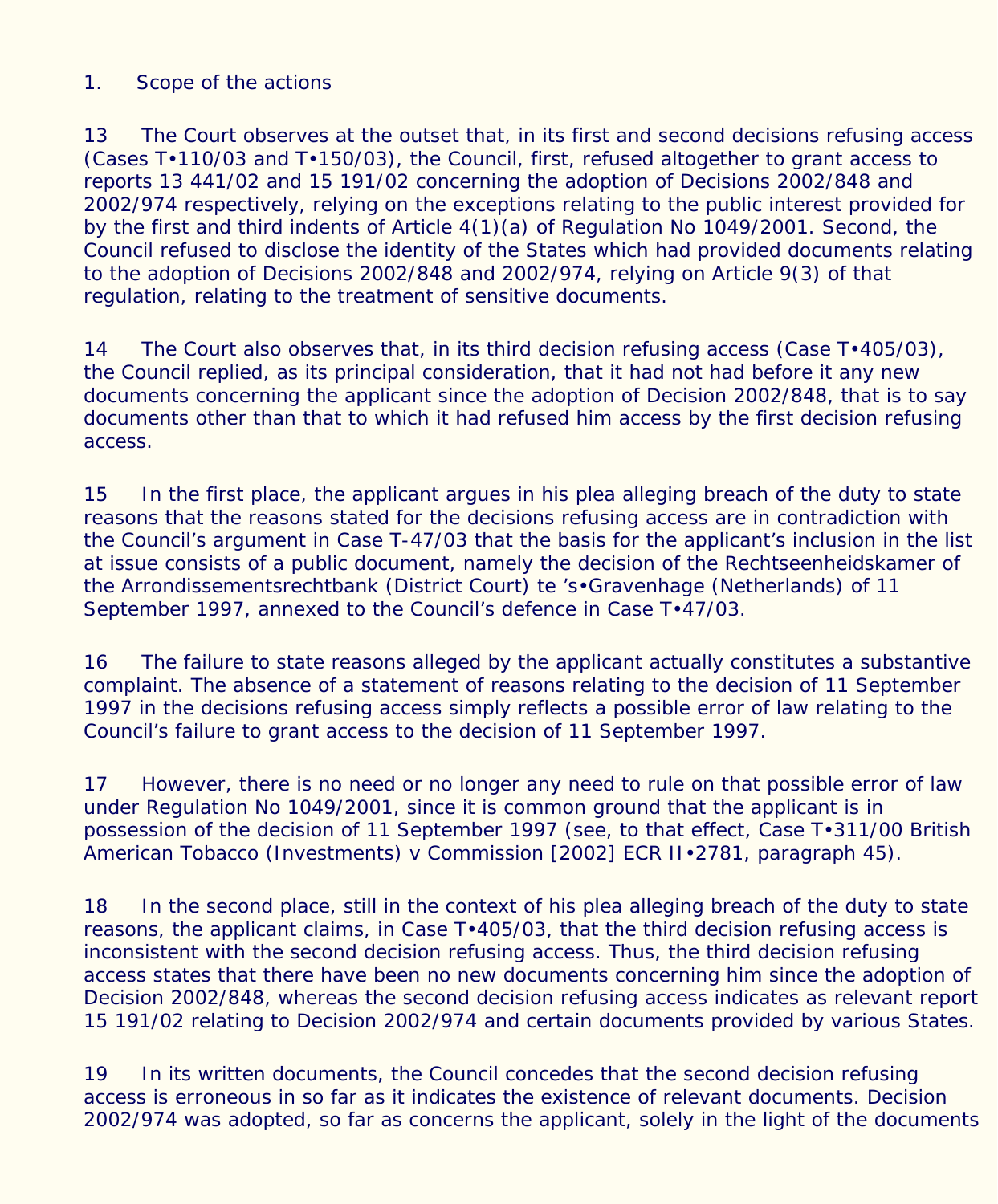which constituted the reason for the adoption of the previous decision, namely Decision 2002/848. Report 15 191/02 therefore contains no new information concerning the applicant.

20 At the hearing, the applicant stated that he was requesting access to documents only in so far as those documents related to him. That statement is recorded in the minutes of the hearing.

21 The Court takes the view that there was no inconsistency, on the dates of adoption of the second and third decisions refusing access, between those two decisions. The applicant's second request for access could well have been construed, at the time, as seeking access to all new documents which had led to the adoption of Decision 2002/974, thus including those not concerning the applicant, such as, according to the Council, report 15 191/02. Indeed, Regulation No 1049/2001 does not relate only to access to documents concerning the requesting party, but organises a system of access which may be independent of that circumstance. It follows that the Council was properly entitled to attribute such a meaning to that request. However, the applicant's third request for access could very well be construed, in respect of its most important part, as referring only to documents concerning him. It follows that different replies could legitimately be given to different requests.

22 However, having regard to the applicant's statement at the hearing, the Court is of the opinion that the applicant is seeking access to report 15 191/02 and to the identity of the States which provided documents relating to the adoption of Decision 2002/974 only in so far as those documents concern him.

23 It follows, in Case T $\cdot$ 150/03, that the framework of the dispute depends on whether or not the new documents or information to which access was refused by the second decision refusing access concern the applicant. Such a question must be resolved by examining the validity of the third decision refusing access, according to which there are no new documents concerning the applicant other than those to which access was refused by the first decision refusing access.

24 Moreover, the Court notes that, in Case T $\cdot$ 405/03, the applicant does not contest the implied refusal of access to report 11 311/03, even though such access was specifically requested in the conclusions of the third confirmatory application for access. Access to that report is therefore not part of the dispute.

25 In the third place, the applicant complains that the Council failed, in Case T $\cdot$ 405/03, to reply in detail to his arguments relating to the exceptions to access to documents, that it was wrong to rely on the exceptions to access to documents, in particular that relating to court proceedings as regards report 13 441/02, and that it refused partial access to that document.

26 The Court observes, in this regard, that the third decision refusing access is purely confirmatory as regards the refusal of access to report 13 441/02, access to which had already been refused by the first decision refusing access. It follows that the action brought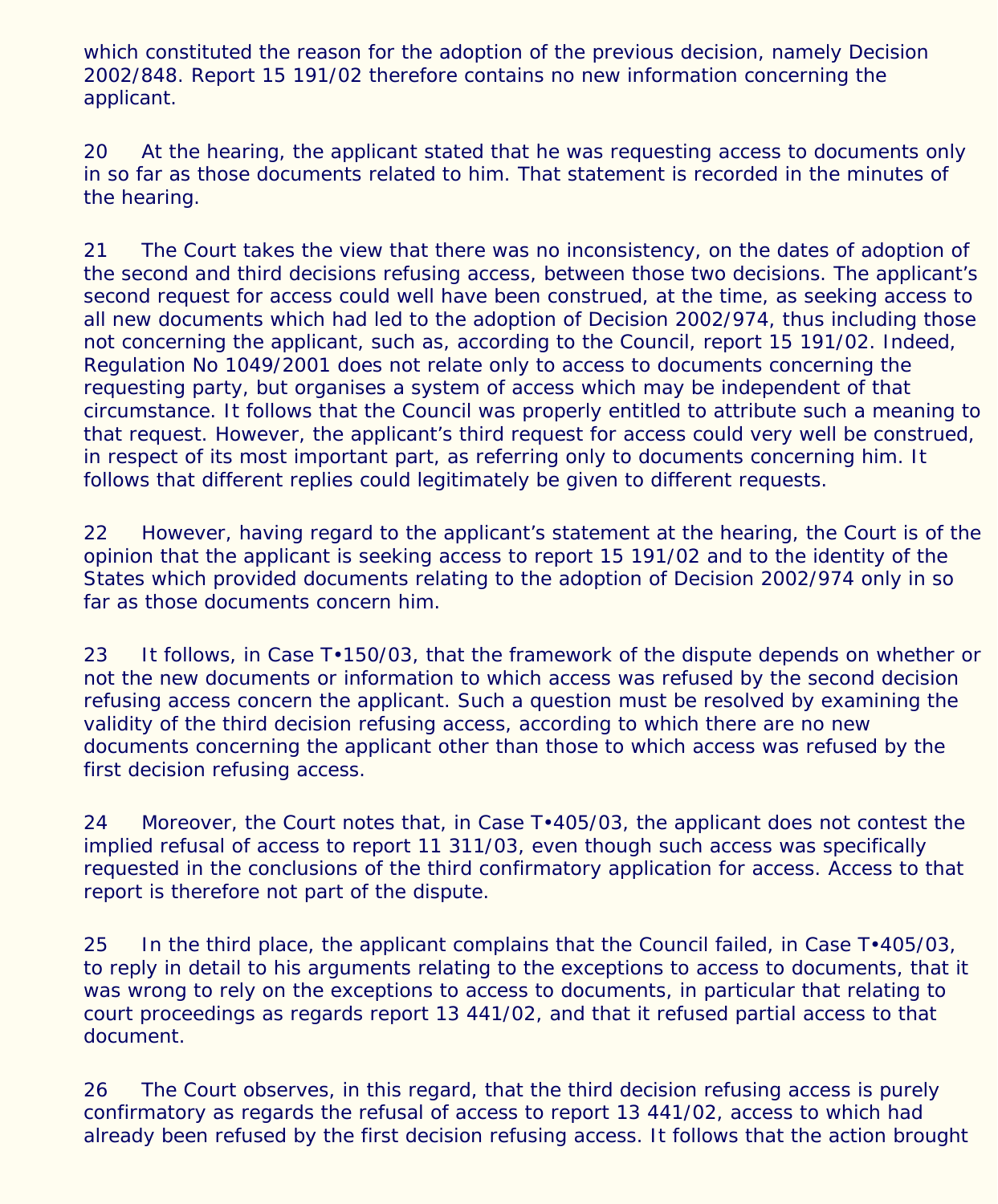in Case T•405/03, in so far as it relates to report 13 441/02, is inadmissible (see, to that effect, order of the Court of First Instance in Case T•354/00 *Métropole télévision M6* v *Commission* [2001] ECR II•3177, paragraphs 34 and 35, and judgment in Case T•365/00 *AICS* v *Parliament* [2002] ECR II•2719, paragraph 30).

27 Consequently, the dispute in Case T $\cdot$ 110/03 is limited to the refusal of access to report 13 441/02 and to the refusal to disclose the identity of certain States which provided documents relating to the adoption of Decision 2002/848. The dispute in Case T•405/03 is limited to whether the Council had at its disposal new documents concerning the applicant, other than those which it had at its disposal for the adoption of Decision 2002/848. The dispute in Case T•150/03 hinges on whether report 15 191/02 and the documents provided by certain States in relation to the adoption of Decision 2002/974 concern the applicant.

# *2. The action in Case T•405/03*

28 In its third decision refusing access, the Council stated, in essence, that there were no new documents concerning the applicant other than the documents and information to which he had already been refused access by the first decision refusing access.

29 According to settled case•law, a presumption of legality attaches to any statement of the institutions relating to the non•existence of documents requested. Consequently, a presumption of veracity also attaches to such a statement. That is, however, a simple presumption which the applicant may rebut in any way by relevant and consistent evidence (see, to that effect, Case T-123/99 *JT's Corporation* v *Commission* [2000] ECR II-3269, paragraph 58, and *British American Tobacco (Investments)* v *Commission*, cited in paragraph 17 above, paragraph 35).

30 In that regard, the only evidence adduced by the applicant derives, first, from the Council's obligation to re•examine his case whenever it adopts any new decision maintaining him on the list at issue and, second, from the inconsistency between the second and third decisions refusing access.

31 First, as the Court has held in paragraph 21 above, there is no inconsistency between the second and third decisions refusing access. However, that does not prevent the Council, in the light of its new understanding of the applicant's request, as confirmed at the hearing, from taking the view that the reply given in the third decision is also valid with respect to the applicant's second request for access, as reinterpreted. Such a modification of the Council's position does not adversely affect the applicant, since the latter confirmed that the scope of his request was to that effect. Consequently, that modification constitutes neither evidence showing the existence of documents concerning the applicant and relating to Decision 2003/480 nor failure to state reasons affecting the third decision refusing access.

32 Second, the third decision refusing access states, firstly, that the statement that report 11 311/03 contained material which was used as a basis for the adoption of Decision 2003/480 in so far as that decision concerns the applicant was erroneous (point 3) and, secondly, that the Council had received no new documents justifying the revocation of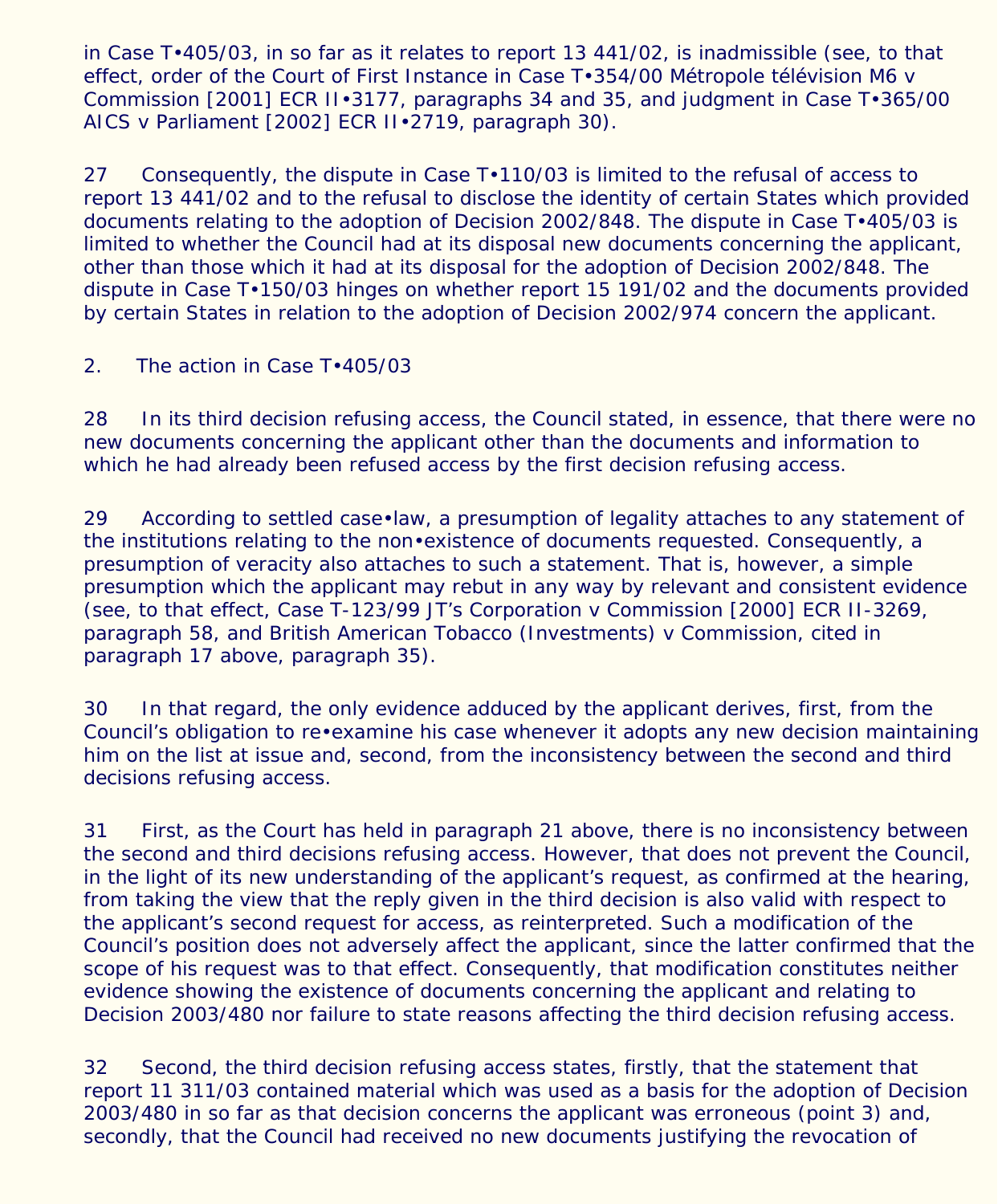Decision 2002/848 as regards the applicant (point 4). It is apparent from this that the Council claims to have adopted Decision 2003/480 maintaining the applicant on the list at issue without taking into account any new documents concerning him. A possible obligation on the Council to re•examine the applicant's case whenever it adopts a new decision does not constitute sufficient evidence to permit the inference that the Council examined new documents concerning the applicant. It must again be pointed out that the question whether the Council was entitled to adopt Decision 2003/480 in the circumstances of this case does not concern the present dispute relating to access to documents.

33 It follows that, in the absence of relevant and consistent evidence to the contrary, the Council's statement – to the effect that no new documents concerning the applicant had been taken into account by the Council since the adoption of Decision 2002/848 – must be regarded as correct.

34 It must therefore be held that the non•existence of the documents requested by the applicant in his third request for access is established to the requisite legal standard.

35 Consequently, in so far as it is admissible, the action in Case T•405/03 is dismissed as unfounded.

# *3. The action in Case T-150/03*

36 As has been held in paragraph 33 above, there is no evidence for the existence of new documents concerning the applicant which had been taken into account by the Council since the adoption of Decision 2002/848. Moreover, there is no evidence that the Council's new statement – which appears in the defence lodged in Case T•405/03 – that report 15 191/02 contained 'no new information concerning [the applicant]' is erroneous. First, as has been held in paragraph 21 above, the Council's new position is not inconsistent with that set out in the second decision refusing access, in that it can be explained by the Council's new understanding of the correct scope of the applicant's request. Second, no evidence, other than that purported inconsistency, capable of calling in question that new statement by the Council has been adduced by the applicant.

37 It follows that the existence of new documents concerning the applicant for the purpose of adopting Decision 2002/974, including material in report 15 191/02, has not been proved.

38 Having regard to the applicant's statement at the hearing, to the effect that he seeks only documents concerning him, it must be held that the non•existence of the documents requested in connection with the adoption of Decision 2002/974 has been proved to the requisite legal standard.

39 Likewise, having regard to the applicant's statement at the hearing, there is no longer any need to examine the lawfulness of the second decision refusing access in the light of the reasons for refusing access which are set out in it.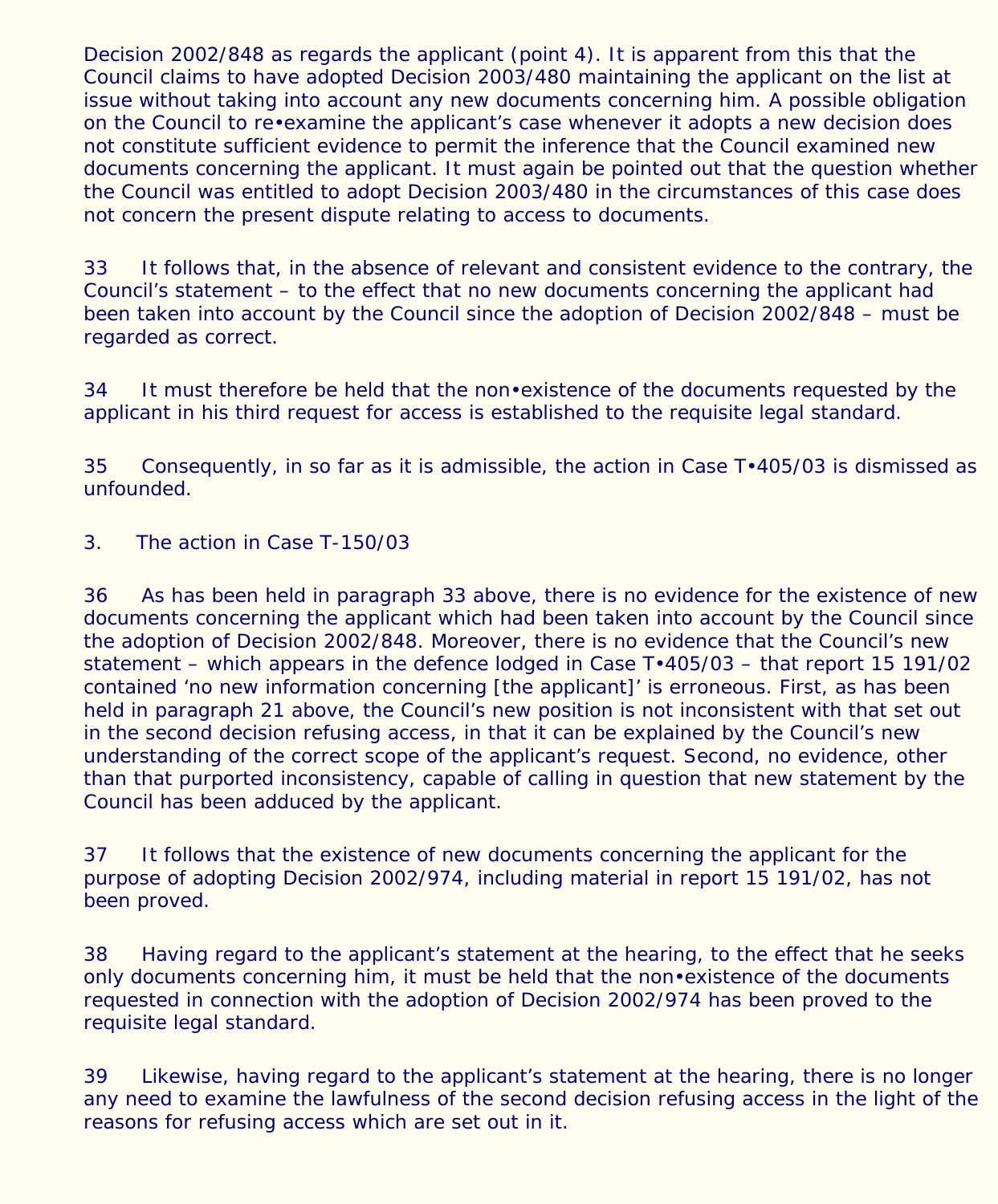40 Consequently, the action in Case T•150/03 is dismissed as unfounded.

# *4. The action in Case T•110/03*

41 The applicant puts forward three pleas in law, alleging infringement of the right of access to documents, breach of the duty to state reasons and breach of the general principles of law relating to the rights of the defence. In view of the fact that essentially identical pleas in law were put forward in Case T•150/03 and of the fact that the cases were joined for the purposes of the written procedure, giving rise to written pleadings common to Cases T•110/03 and T•150/03, account must also be taken of the applicant's arguments in Case T•150/03.

42 The Court finds that the third plea is in fact a horizontal plea the premiss of which forms part of the other two pleas. It is therefore appropriate to examine the applicant's pleas in the reverse order from that in which they were put forward.

43 However, it is first necessary to deal with the question of the scope of the Court's review in this case.

# *Scope of the review of legality*

44 The Council submits that the Court's review concerning access to the type of documents at issue in this case is restricted (Case T•14/98 *Hautala* v *Council* [1999] ECR II •2489). The applicant rejects that contention on the ground that the present cases display appreciable differences from the case which gave rise to the judgment in *Hautala* v *Council*.

45 The Court recalls that the rule, in law, is that the public is to have access to the documents of the institutions and the power to refuse access is the exception. A decision refusing access is valid only if it is founded on one of the exceptions provided for by Article 4 of Regulation No 1049/2001. According to settled case-law, those exceptions must be construed and applied strictly so as not to defeat the application of the general principle enshrined in that regulation (see, by analogy, Case T-211/00 *Kuijer* v *Council* [2002] ECR II •485, paragraph 55, and the case•law cited).

46 With regard to the scope of the Court's review of the legality of a decision refusing access, it should be noted that, in *Hautala* v *Council*, cited in paragraph 44 above, paragraph 71, and *Kuijer* v *Council*, cited in paragraph 45 above, paragraph 53, the Court recognised that the Council enjoys a wide discretion in the context of a decision refusing access founded, as in this case, in part, on the protection of the public interest concerning international relations. In *Kuijer* v *Council*, such a discretion was conferred on an institution when it justifies its refusal of access by reference to the protection of the public interest in general. Thus, in areas covered by the mandatory exceptions to public access to documents, provided for in Article 4(1)(a) of Regulation No 1049/2001, the institutions enjoy a wide discretion.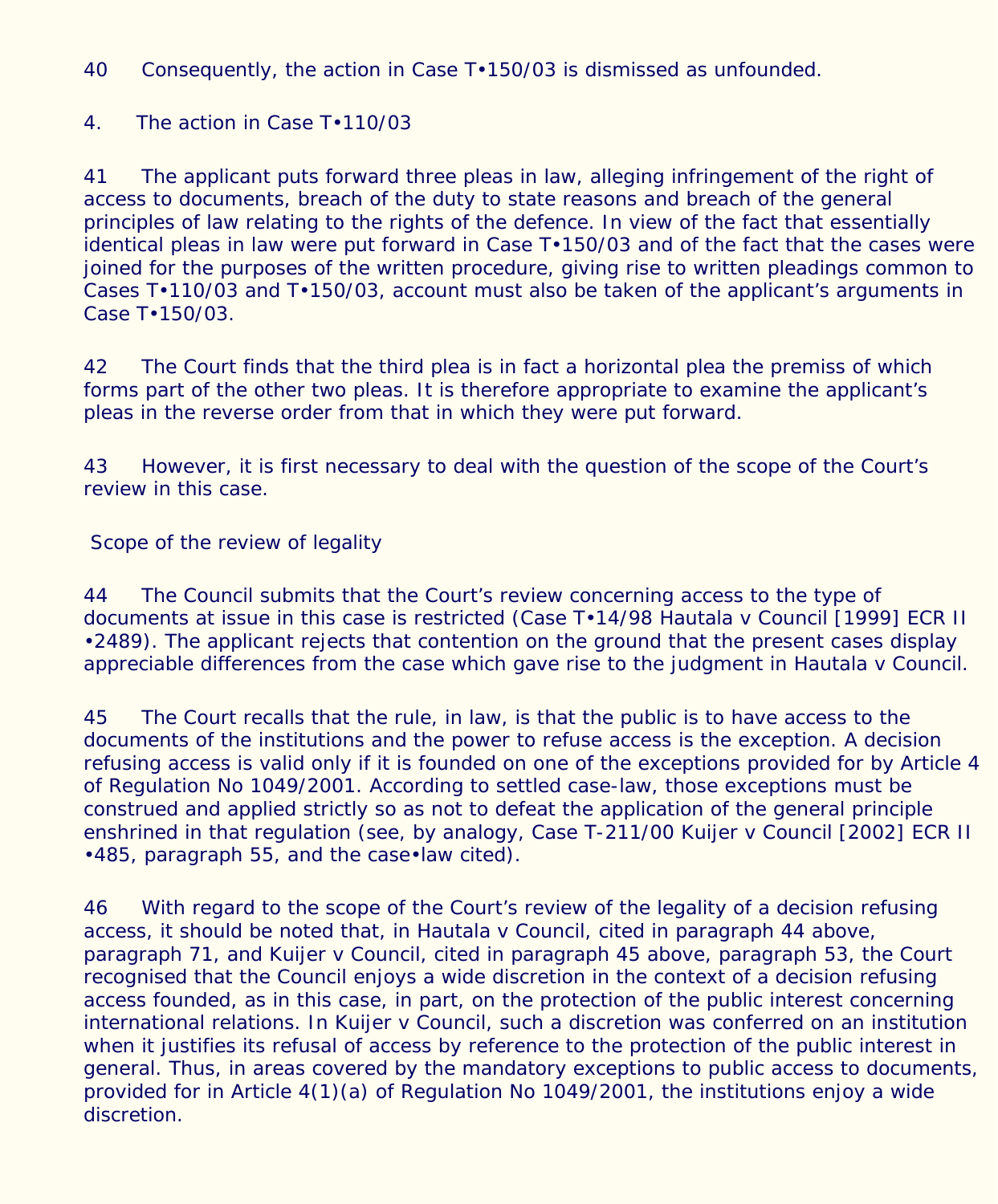47 Consequently, the Court's review of the legality of decisions of the institutions refusing access to documents on the basis of the exceptions relating to the public interest provided for in Article 4(1)(a) of Regulation No 1049/2001 must be limited to verifying whether the procedural rules and the duty to state reasons have been complied with, the facts have been accurately stated, and whether there has been a manifest error of assessment of the facts or a misuse of powers (see, by analogy, *Hautala* v *Council*, paragraphs 71 and 72, confirmed on appeal, and *Kuijer* v *Council*, paragraph 53).

 *The third plea in law, alleging breach of the general principles of law relating to the rights of the defence*

Arguments of the parties

48 By his third plea, the applicant claims that the Council acted in breach of the general principles of Community law enshrined in Article 6 of the European Convention for the Protection of Human Rights and Fundamental Freedoms (ECHR) and the principle of proportionality. He submits that his inclusion on the list at issue is tantamount to a criminal charge (Eur. Court H.R., judgment of 27 February 1980 Deweer, Series A no. 35). The refusal to grant access to the documents requested constitutes a serious infringement of the right to a fair trial and particularly of the guarantees provided for by Article 6(3) of the ECHR in the context of the applicant's action for annulment of Decision 2002/974 (Case T•47/03). The Council also acted in breach of the principle of proportionality by disregarding the applicant's right to be informed of the reasons for his inclusion on the list at issue.

49 The Council contends that the applicant's arguments fall outside the scope of the present proceedings since these cases do not concern the lawfulness of Regulation No 2580/2001 as the basis for the applicant's inclusion on the list at issue. For the purpose of the exceptions laid down by Article 4(1) of Regulation No 1049/2001, the situation of the person requesting access is irrelevant.

Findings of the Court

50 It should be recalled, first, that, under Article 2(1) of Regulation No 1049/2001, the beneficiaries of the right of access to documents of the institutions are '[a]ny citizen of the Union, and any natural or legal person residing or having its registered office in a Member State'. That provision makes it clear that the purpose of the regulation is to guarantee access for everyone to public documents and not only access for the requesting party to documents concerning him.

51 Second, the exceptions to access to documents, provided for by Article 4(1)(a) of Regulation No 1049/2001, are framed in mandatory terms. It follows that the institutions are obliged to refuse access to documents falling under any one of those exceptions once the relevant circumstances are shown to exist (see, by analogy, Case T•105/95 *WWF UK* v *Commission* [1997] ECR II•313, paragraph 58, and Case T•20/99 *Denkavit Nederland* v *Commission* [2000] ECR II•3011, paragraph 39).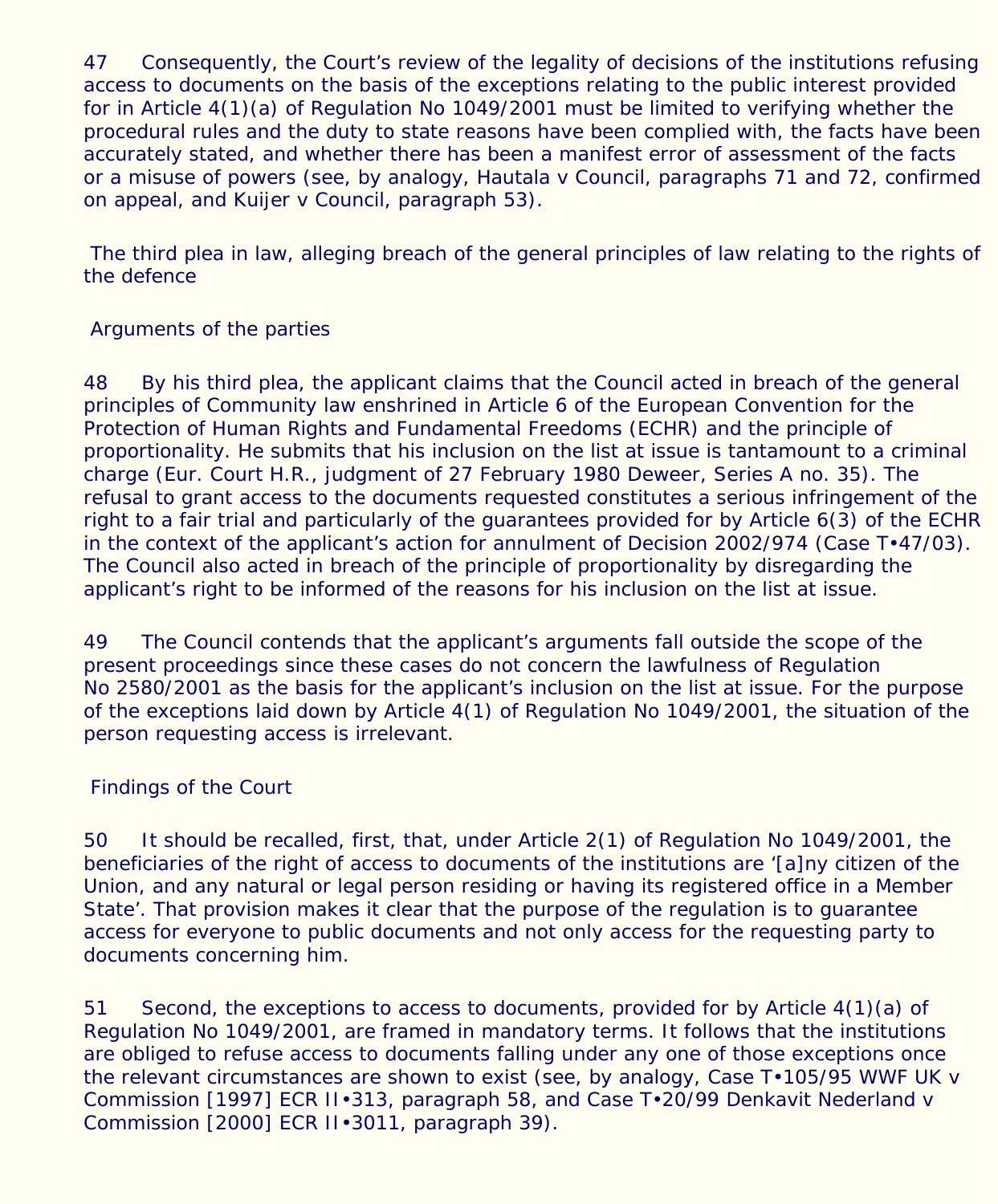52 Consequently, the particular interest which may be asserted by a requesting party in obtaining access to a document concerning him personally cannot be taken into account when applying the mandatory exceptions provided for by Article 4(1)(a) of Regulation No 1049/2001.

53 The applicant claims, in essence, that the Council was obliged to grant him access to the documents requested in so far as those documents are necessary in order for him to secure his right to a fair trial in Case  $T·47/03$ .

54 Since the Council relied on the mandatory exceptions provided for by Article 4(1)(a) of Regulation No 1049/2001 in the first decision refusing access, it cannot be accused of not having taken into account any particular need of the applicant to have the requested documents made available to him.

55 Consequently, even if those documents prove necessary for the applicant's defence in Case T•47/03, which is a question to be considered in that case, that circumstance is not relevant for the purpose of assessing the validity of the first decision refusing access.

56 Accordingly, the third plea in law must be rejected as unfounded.

# *The second plea in law, alleging failure to state reasons*

# Arguments of the parties

57 By his second plea, the applicant maintains that the Council confined itself to giving a short and formulaic response in refusing access on the basis of prejudice to the public interest or the 'authorship rule' and in refusing partial access. In so doing, the Council failed to identify either the information contained in each document or the documents attributable to certain States. Nor did it make clear the reasons for its refusals in spite of the requirements laid down in the case-law (Case T•174/95 *Svenska Journalistförbundet* v *Council* [1998] ECR II-2289, paragraph 112, and Case T•188/98 *Kuijer* v *Council* [2000] ECR II-1959, paragraphs 37 and 38). Thus, the applicant was not able to ascertain the reasons put forward by the Council and the Court is not able to review them.

58 The Council notes, as a preliminary point, that the statements of reasons for the first and second decisions refusing access are identical since the context of both cases is essentially the same. As regards the reasons pertaining to the public interest, the Council relies on Article 9(4) of Regulation No 1049/2001, under which any decision refusing access to a sensitive document is to give reasons in a manner which does not harm the interests protected in Article 4. Moreover, the statement of reasons for the first and second decisions refusing access complies with the requirements of the case•law, regard being had, in particular, to the factual and legal context of the present cases. As to application of the 'authorship rule', the decisions refusing access clearly identify the relevant documents. The refusal of the originators of those documents is a sufficient reason to refuse to grant access to them.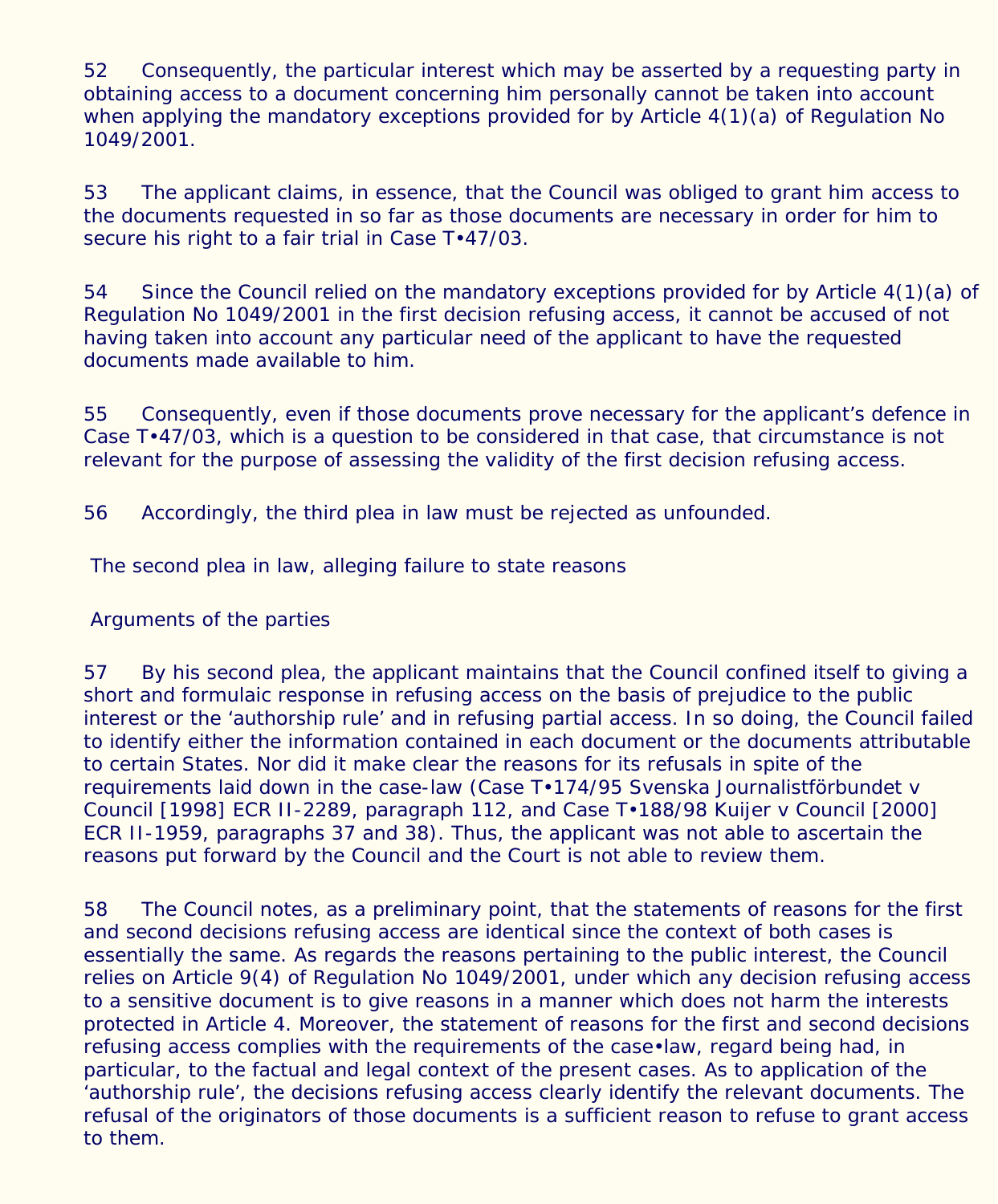#### Findings of the Court

59 According to settled case•law, the statement of reasons required by Article 253 EC must be appropriate to the act at issue and must disclose in a clear and unequivocal fashion the reasoning followed by the institution which adopted the measure in question in such a way as to enable the persons concerned to ascertain the reasons for the measure and to enable the competent Community Court to exercise its power of review. It is not necessary for the reasoning to go into all the relevant facts and points of law, since the question whether the statement of reasons meets the requirements of that article must be assessed with regard not only to its wording but also to its context and to all the legal rules governing the matter in question (see, inter alia, Case C•41/00 P *Interporc* v *Commission* [2003] ECR I •2125, paragraph 55, and the case•law cited).

60 In the case of a request for access to documents, where the institution in question refuses such access, it must demonstrate in each individual case, on the basis of the information at its disposal, that the documents to which access is sought do indeed fall within the exceptions listed in Regulation No 1049/2001 (see, by analogy, Joined Cases C-174/98 P and C-189/98 P *NetherlandsandVan der Wal* v *Commission* [2000] ECR I•1, paragraph 24). However, it may be impossible to give reasons justifying the need for confidentiality in respect of each individual document without disclosing the content of the document and, thereby, depriving the exception of its very purpose (see, by analogy, *WWF UK* v *Commission*, cited in paragraph 51 above, paragraph 65).

61 Under that case•law, it is therefore for the institution which has refused access to a document to provide a statement of reasons from which it is possible to understand and ascertain, first, whether the document requested does in fact fall within the sphere covered by the exception relied on and, second, whether the need for protection relating to that exception is genuine.

62 In this case, with regard to report 13 441/02, the Council clearly specified the exceptions on which it was basing its refusal by relying on both the first and third indents of Article 4(1)(a) of Regulation No 1049/2001. It set out in what respects those exceptions were relevant in relation to the documents concerned by referring to the fight against terrorism and to the involvement of third States. Moreover, it provided a brief explanation relating to the need for protection relied on. Thus, as regards public security, it explained that disclosure of the documents would give the persons who were the subject of that information the opportunity to undermine the action taken by the public authorities. As regards international relations, it briefly referred to the involvement of third States in the fight against terrorism. The brevity of that statement of reasons is acceptable in light of the fact that mentioning additional information, in particular making reference to the content of the documents concerned, would negate the purpose of the exceptions relied on.

63 With regard to the refusal of partial access to those documents, the Council expressly stated, firstly, that it had considered that possibility and, secondly, the reason for the rejection of that possibility, namely that the documents in question were covered in their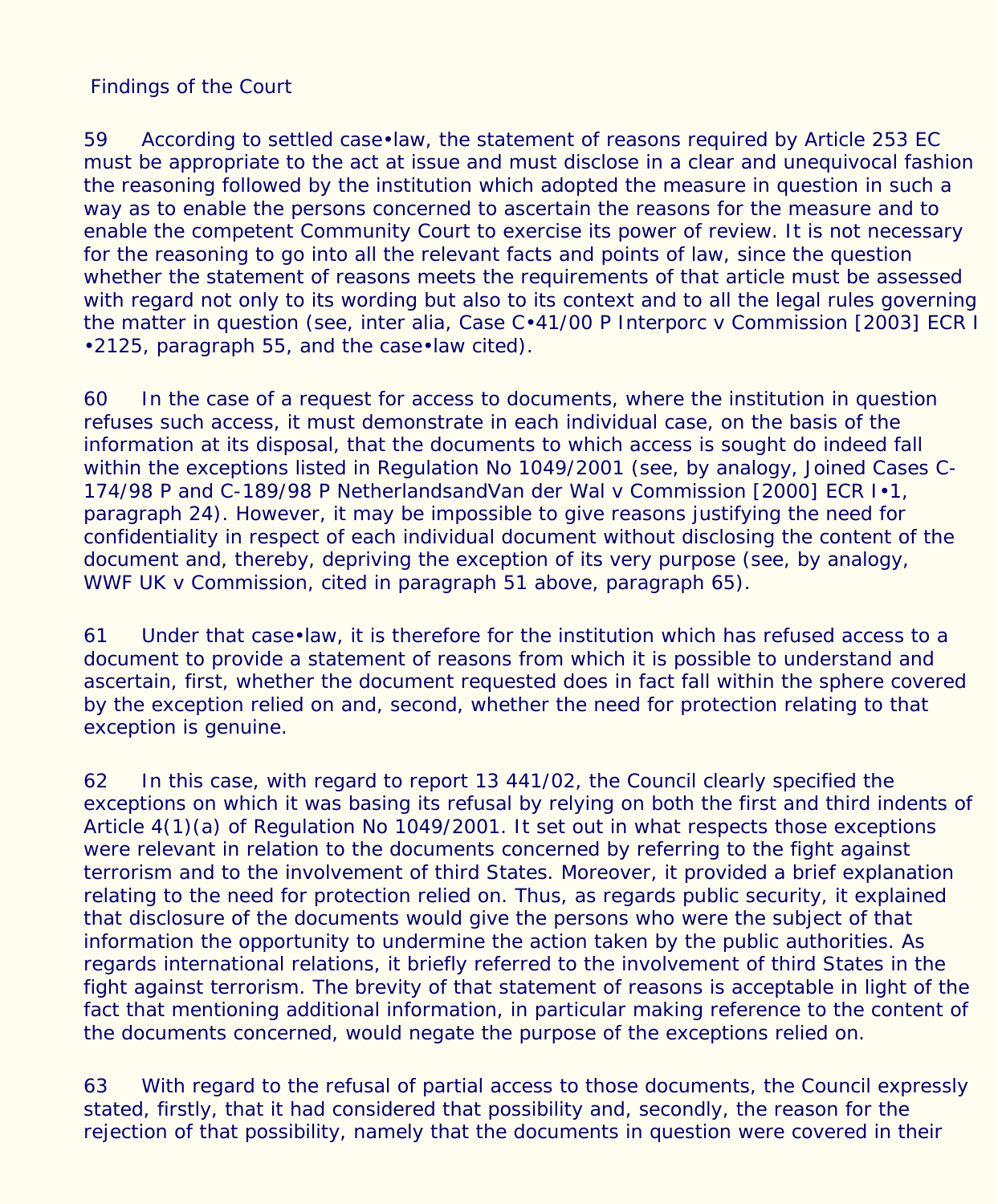entirety by the exceptions relied on. For the same reasons as before, the Council could not identify precisely the information contained in those documents without negating the purpose of the exceptions relied on. The fact that that statement of reasons appears formulaic does not, in itself, constitute a failure to state reasons since it does not prevent either the understanding or the ascertainment of the reasoning followed.

64 With regard to the identity of the States which provided relevant documents, it must be noted that the Council itself drew attention to the existence of documents from third States in its original decisions refusing access. First, the Council specified the exception put forward in that regard, namely Article 9(3) of Regulation No 1049/2001. Second, it provided the two criteria used for the application of that exception. In the first place, it implicitly but necessarily took the view that the documents in question were sensitive documents. That factor appears comprehensible and ascertainable in the light of the relevant context, and in particular in the light of the classification of the documents in question as 'CONFIDENTIEL UE'. In the second place, the Council explained that it had consulted the authorities concerned and had taken note of their opposition to any disclosure of their identity.

65 Despite the relative brevity of the statement of reasons for the first decision refusing access (two pages), the applicant was fully able to understand the reasons for the refusals given to him and the Court has been able to carry out its review. The Council therefore duly provided statements of reasons for those decisions.

66 Accordingly, the second plea in law must be rejected as unfounded.

 *The first plea in law, alleging infringement of the right of access to documents*

# Arguments of the parties

67 By his first plea, the applicant claims that the Council infringed the second paragraph of Article 1 EU, Article 6(1) EU, Article 255 EC and Article 4(1)(a) and (6) and Article 9(3) of Regulation No 1049/2001. By the first part of this plea, the applicant submits that the Council never conducted a concrete assessment of whether disclosure of the information requested was likely to harm the public interest. The short and very general explanations given in that regard do not comply with the principle that exceptions to the right of access to documents, as deriving from Article 255 EC and from Regulation No 1049/2001, are to be interpreted strictly. The applicant must have the right to know the reasons for his inclusion on the list at issue and those reasons cannot therefore be regarded as undermining public security. The mere fact that the activities of the institutions entail the involvement of third countries is not sufficient for those institutions to justify their refusal of access by reference to the protection of international relations. The Council acted in breach of its duty to balance its own interests and those of the applicant.

68 By the second part of this plea, the applicant submits that the formulaic explanation put forward by the Council for refusing partial access to the documents could be reproduced systematically in every decision refusing this type of access. In the present case, the Council did not seriously examine the possibility of granting partial access.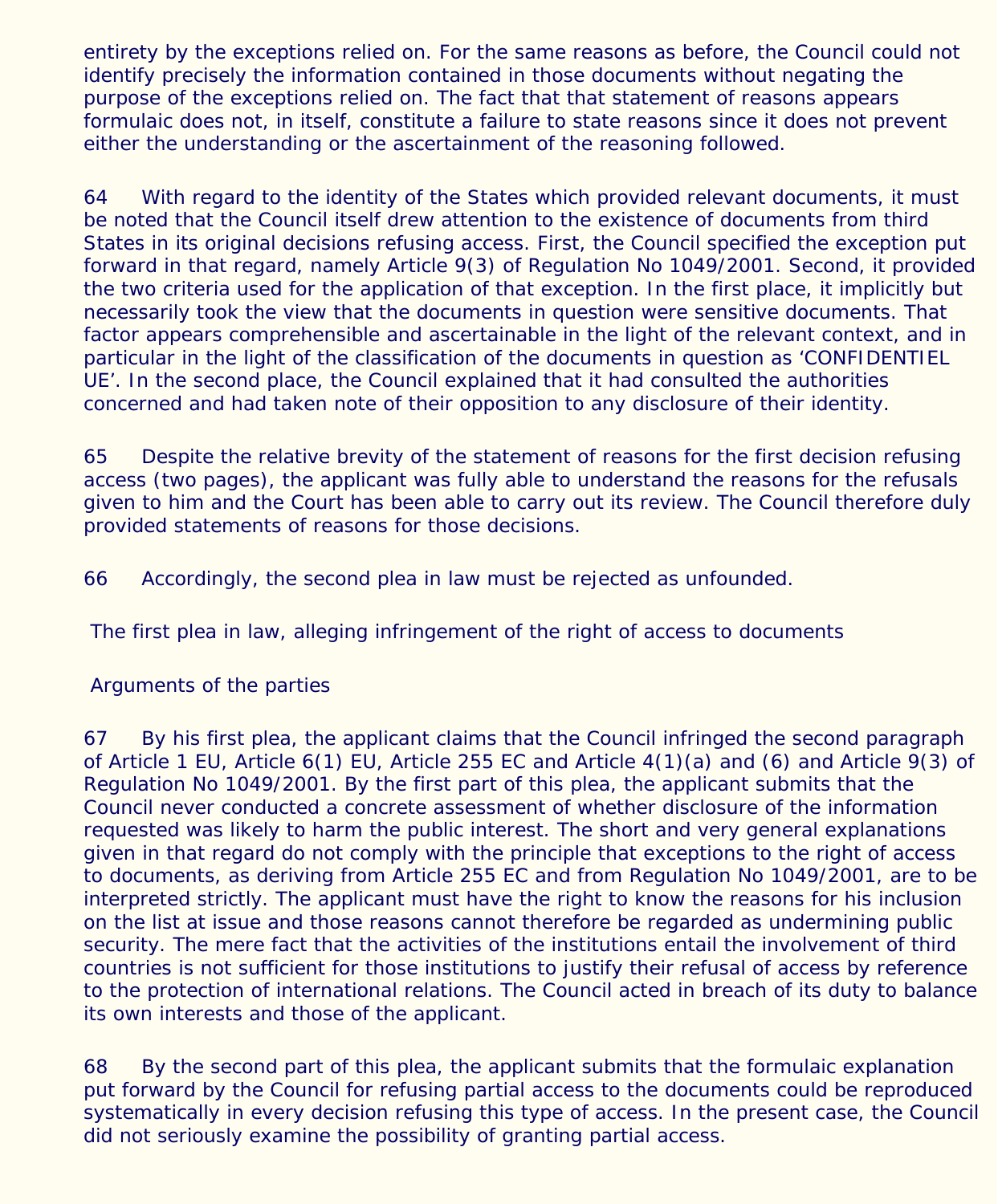69 By the third part of this plea, the applicant argues that a strict interpretation of the 'authorship rule' required the Council to identify the authors of the documents mentioned and the exact nature of the documents concerned in order to put him in a position to make an application to those authors for access.

70 The Council points first of all to the specific rules provided for by Article 9(2) of Regulation No 1049/2001 for 'sensitive documents'. In this instance, the fight against terrorism requires a particularly cautious approach. The Council explains the procedure for handling an application for access to this type of document, showing that the applications for access and partial access were the subject of a concrete assessment. The Council makes it clear that the decisions refusing access were adopted unanimously. The applicant has not shown that there was a manifest error of assessment in this case. A refusal of access based on Article 4(1) of Regulation No 1049/2001 does not require the requesting party's situation to be taken into account and thus requires no balancing of interests. As regards the authorship rule, the Council points out that the originator of a document classified as sensitive has complete control over that document, including information about its very existence.

Findings of the Court

The exceptions relating to the public interest

71 It must be pointed out, at the outset, that the Council was not obliged, under the exceptions provided for in Article 4(1)(a) of Regulation No 1049/2001, to take into account the applicant's particular interest in obtaining the documents requested (see paragraphs 52 and 54 above).

72 It should be noted that the document requested, namely report 13 441/02, relates to Decision 2002/848. Since that decision falls directly within the scope of the fight against terrorism, the document requested, which was used as a basis for that decision, plainly falls within the same category.

73 It must further be observed that the document requested is classified as 'CONFIDENTIEL UE'. It thus falls within the category of sensitive documents, provisions for the treatment of which are laid down in Article 9 of Regulation No 1049/2001. However, although that classification confirms the nature of the document requested and makes it subject to special treatment, it cannot, on its own, justify application of the grounds for refusal provided for in Article 4(1) of Regulation No 1049/2001.

74 With regard, in the first place, to the protection of the public interest as regards public security, it must be stated that the document requested does in fact relate to that sphere since, according to the request for access itself, it was used as a basis for a decision identifying persons, groups or entities suspected of terrorism.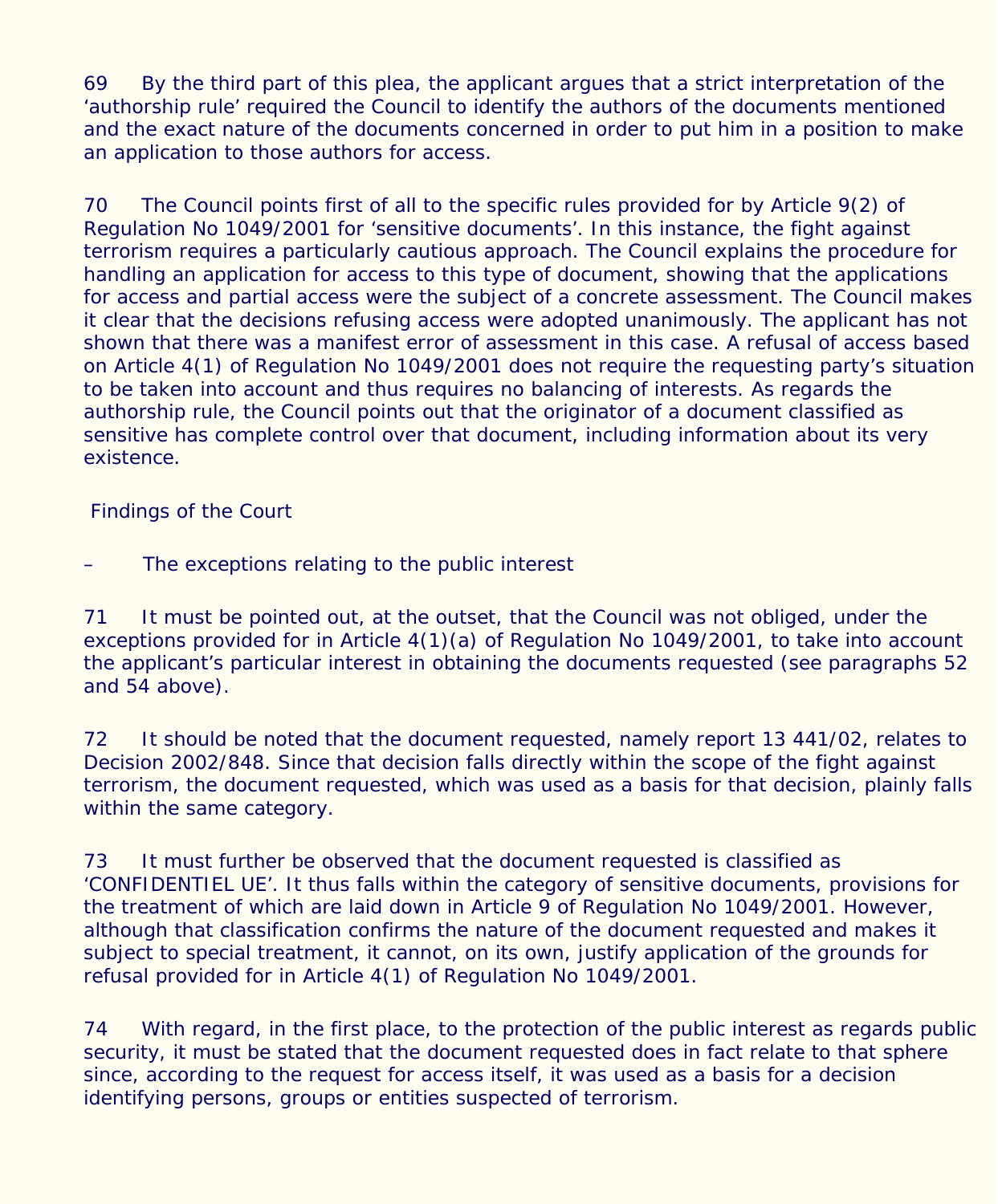75 However, the fact that the document requested concerns public security cannot in itself justify application of the exception invoked (see, by analogy, *Denkavit Nederland* v *Commission*, cited in paragraph 51 above, paragraph 45).

76 It is therefore for the Court to ascertain whether, in this case, the Council made a manifest error of assessment in considering that disclosure of the document requested could undermine the protection of the public interest in question.

77 In that regard, it must be accepted that the effectiveness of the fight against terrorism presupposes that information held by the public authorities on persons or entities suspected of terrorism is kept secret so that that information remains relevant and enables effective action to be taken. Consequently, disclosure to the public of the document requested would necessarily have undermined the public interest in relation to public security. In that regard, the distinction put forward by the applicant between strategic information and information concerning him personally cannot be accepted. Any personal information would necessarily reveal certain strategic aspects of the fight against terrorism, such as the sources of information, the nature of that information or the level of surveillance to which persons suspected of terrorism are subjected.

78 The Council did not, therefore, make a manifest error of assessment in refusing access to report 13 441/02 for reasons of public security.

79 With regard, in the second place, to the protection of the public interest as regards international relations, it is obvious, in the light of Decision 2002/848 and Regulation No 2580/2001, that its purpose, namely the fight against terrorism, falls within the scope of international action arising from United Nations Security Council resolution 1373 (2001) of 28 September 2001. As part of that global response, States are called upon to work together. The elements of that international cooperation are very probably, or even necessarily, to be found in the document requested. In any event, the applicant has not disputed the fact that third States were involved in the adoption of Decision 2002/848. On the contrary, he has requested that the identity of those States be disclosed to him. It follows that the document requested does fall within the scope of the exception relating to international relations.

80 That international cooperation concerning terrorism presupposes a confidence on the part of States in the confidential treatment accorded to information which they have passed on to the Council. In view of the nature of the document requested, the Council was therefore able to consider, rightly, that disclosure of that document could compromise the position of the European Union in international cooperation concerning the fight against terrorism.

81 In that regard, the applicant's argument – to the effect that the mere fact that third States are involved in the activities of the institutions cannot justify application of the exception in question – must be rejected for the reasons set out above. Contrary to what that argument assumes, the cooperation of third States falls within a particularly sensitive context, namely the fight against terrorism, which justifies keeping that cooperation secret.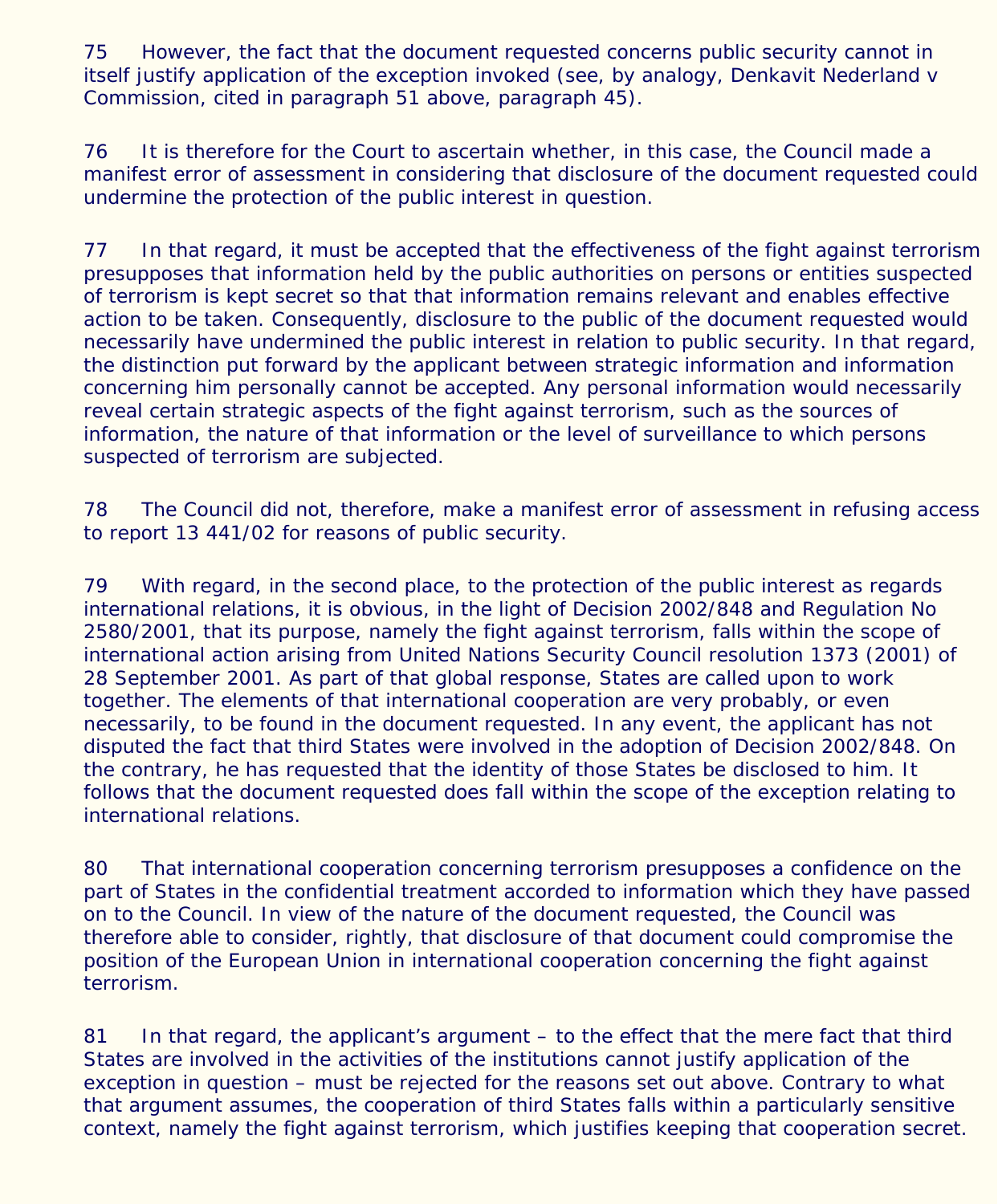Moreover, read as a whole, the decision makes it clear that the States concerned even refused to allow their identity to be disclosed.

82 It follows that the Council did not make a manifest error of assessment in considering that disclosure of the document requested was likely to undermine the public interest as regards international relations.

83 In so far as the applicant claims, generally, that the Council never concretely examined whether disclosure of the information requested was likely to undermine the public interest, that argument must be rejected. First, it follows from the foregoing that the Council correctly applied the exceptions relating to the protection of the public interest. Second, the Council described, without this being called in question by the applicant, the procedure for considering requests for access to sensitive documents, under which both the officials authorised for that purpose and the delegations of the Member States were able to examine the documents in question and to express their views on the response to be given to the applicant's requests for access. Following the conclusion of that procedure, the Council unanimously approved the refusal of access to the documents requested. It follows that the mere fact, put forward by the applicant, that the statement of reasons is short does not mean that the Council's concrete examination was deficient.

84 In so far as the applicant claims that the brevity and formulaic character of the statement of reasons provided in that regard are indicative of failure to carry out a concrete examination, that argument must also be rejected. It is true that the statement of reasons on this point appears to be broadly identical in the first and second decisions refusing access. However, account must be taken of the fact that it may be impossible to give the reasons justifying the refusal of access to each document, or in this instance to each piece of information in the documents, without disclosing the content of the document or an essential aspect of it and thereby depriving the exception of its very purpose (see, to that effect, *WWF UK* v *Commission*, cited in paragraph 51 above, paragraph 65). In this case, because the document requested was covered by the public interest exceptions relating to public security and international relations, any more complete and individualised demonstration as regards its content could only jeopardise the confidentiality of information intended, on the basis of those exceptions, to remain secret.

85 Consequently, the first part of the first plea must be rejected.

Partial access

86 The applicant claims that the Council did not genuinely examine the possibility of partial access to the document requested.

87 The Court finds, in the first place, that the first decision refusing access shows that the Council did in fact examine the possibility of partial access to the documents requested. In the absence of solid evidence to the contrary, a presumption of legality must be made in favour of the Council's statement to that effect in the contested decision (see, in that respect, the case•law cited in paragraph 29 above).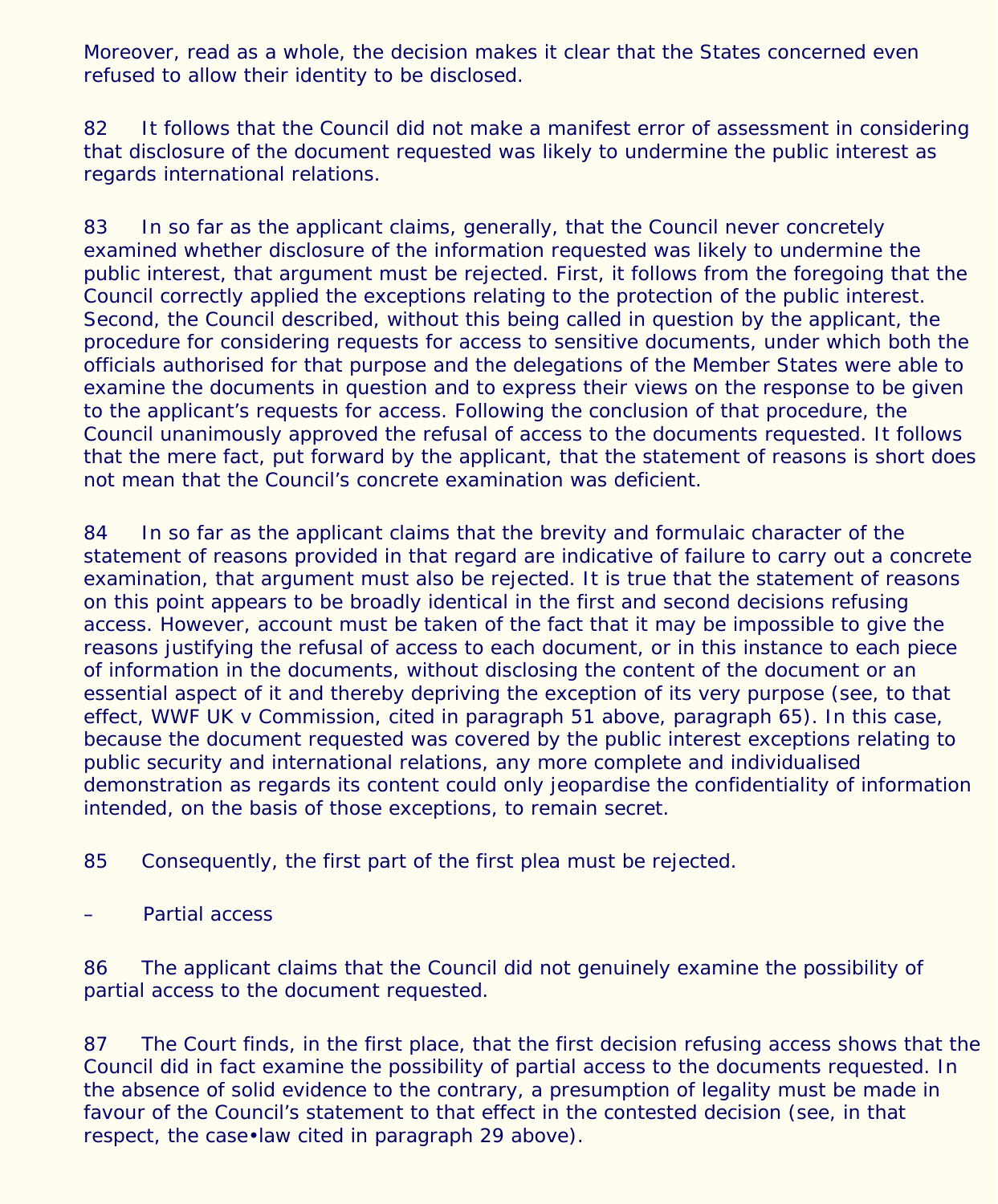88 In the second place, the brevity and formulaic character of the statement of reasons provided in that regard by the first decision refusing access cannot be taken as evidence of a failure to carry out a concrete examination. Again, it is true that the statement of reasons appears broadly identical in that respect in the first and second decisions refusing access. However, in this case, because all the passages of the document requested are covered by the exceptions put forward, any demonstration which was more complete and individualised as regards its content could only jeopardise the confidentiality of information intended, on the basis of those exceptions, to remain secret.

89 Consequently, the second part of the first plea must be rejected.

– Disclosure of the identity of the States responsible for certain documents

90 The applicant claims, in essence, that a strict interpretation of the authorship rule would require the Council to indicate the identity of the third States which submitted documents relating to Decision 2002/848 as well as the exact nature of those documents in order to enable him to make applications to their authors for access to those documents.

91 It should be noted at the outset that the applicant's argument is essentially based on old case•law relating to the Code of conduct of 6 December 1993 concerning public access to Council and Commission documents (OJ 1993 L 340, p. 41; 'the code of conduct') implemented by Council Decision 93/731/EC of 20 December 1993 on public access to Council documents (OJ 1993 L 340, p. 43) and by Commission Decision 94/90/ECSC, EC, Euratom of 8 February 1994 on public access to Commission documents (OJ 1994 L 46, p. 58).

92 Under the code of conduct, where the author of the document held by an institution was a third person, the application for access was to be sent direct to that person. The Court concluded from this that the institution was required to inform the person concerned of the identity of the author of the document so that he could contact that author directly (*Interporc* v *Commission*, cited in paragraph 59 above, paragraph 49).

93 However, under Article 4(4) and (5) of Regulation No 1049/2001, it is for the institution in question itself to consult the third party who is the author unless the correct response, affirmative or negative, to the request for access is inherently obvious. In the case of the Member States, they may request that their agreement be provided.

94 The authorship rule, as referred to in the code of conduct, therefore underwent a fundamental change in Regulation No 1049/2001. As a result, the identity of the author assumes much less importance than under the previous rules.

95 In addition, for sensitive documents, Article 9(3) of Regulation No 1049/2001 provides that such documents 'shall be recorded in the register or released only with the consent of the originator'. It must therefore be held that sensitive documents are covered by a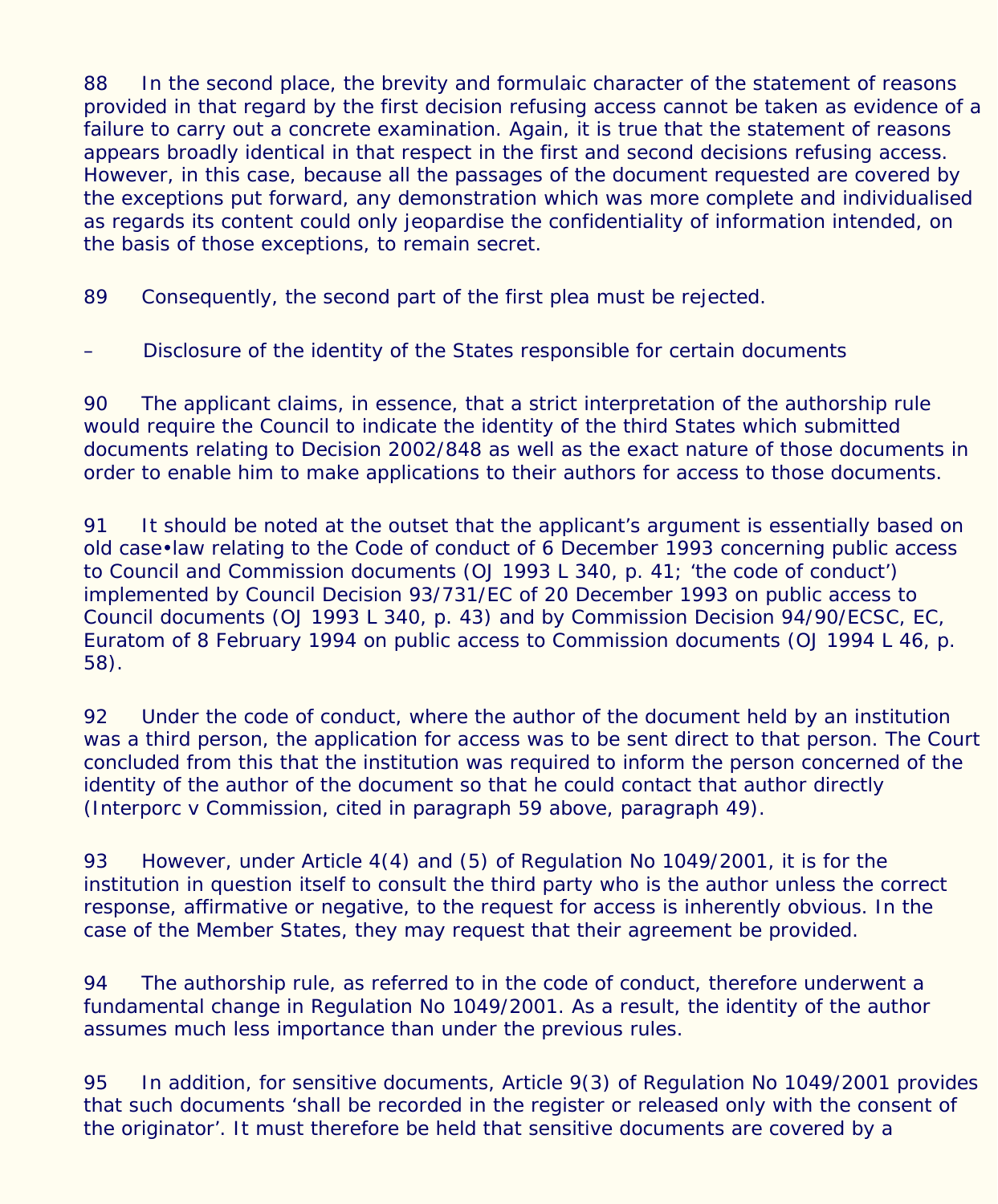derogation the purpose of which is clearly to guarantee the secrecy of their content and even of their existence.

96 The Council was therefore not obliged to disclose the documents in question, of which States are the authors, relating to the adoption of Decision 2002/848, including the identity of those authors, in so far as, firstly, those documents are sensitive documents and, secondly, the States responsible for them have refused to agree to their disclosure.

97 It must be observed that the applicant disputes neither the legal basis put forward by the Council, namely Article 9(3) of Regulation No 1049/2001, which implies that the documents concerned are considered to be sensitive, nor the fact that the Council obtained an adverse opinion from the States responsible for the documents concerned.

98 For the sake of completeness, there is no doubt that the documents in question are sensitive documents. First, the report of the Coreper meeting at which the documents were discussed was classified as 'CONFIDENTIEL UE', as Article 9(1) of Regulation No 1049/2001 provides. It follows that those documents acquire such a classification presumptively. Second, documents communicated by third States in connection with the fight against terrorism could only fai l to be so classified in the light of an express statement to that effect, which does not exist in this case. Moreover, in view of the presumption of legality attaching to any statement of an institution, it should be noted that the applicant has not adduced any evidence that the Council's statement – that it had received an adverse opinion from the States concerned – is erroneous.

99 Consequently, the Council was fully entitled to refuse to disclose the documents in question, including the identity of their authors.

100 Accordingly, the third part of the first plea in law must be rejected.

101 It follows from all the foregoing that the application must be dismissed in its entirety.

# **Costs**

102 Under Article 87(2) of the Rules of Procedure, the unsuccessful party is to be ordered to pay the costs if they have been applied for in the successful party's pleadings. Since the applicant has been unsuccessful, he must be ordered to pay the costs in accordance with the form of order sought by the Council.

On those grounds,

THE COURT OF FIRST INSTANCE (Second Chamber)

hereby: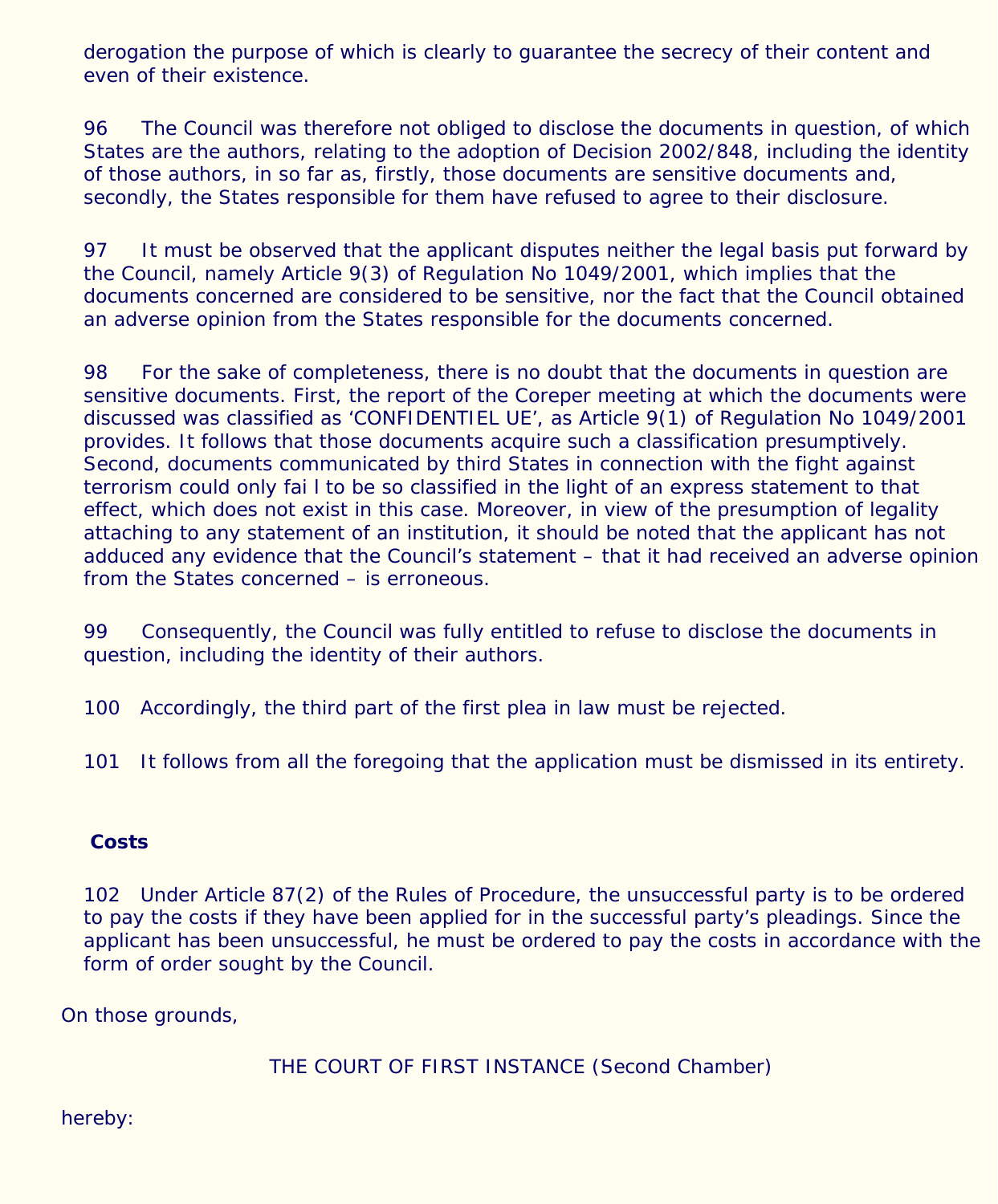#### **1. Dismisses the applications in Cases T•110/03 and T•150/03 as unfounded;**

**2. Dismisses part of the application in Case T•405/03 as inadmissible and the remainder as unfounded;**

**3. Orders the applicant to pay the costs in Cases T-110/03, T•150/03 and T-405/03.**

| Pirrung                                                 | Forwood | Papasavvas       |
|---------------------------------------------------------|---------|------------------|
| Delivered in open court in Luxembourg on 26 April 2005. |         |                  |
|                                                         |         |                  |
|                                                         |         |                  |
|                                                         |         |                  |
| H. Jung                                                 |         | J. Pirrung       |
| Registrar                                               |         | <b>President</b> |
| <b>Table of contents</b>                                |         |                  |
| Legal framework and background to the dispute           |         |                  |
| Procedure and forms of order sought by the parties      |         |                  |
| Law                                                     |         |                  |

- 1. Scope of the actions
- 2. The action in Case T•405/03
- 3. The action in Case T-150/03
- 4. The action in Case T•110/03